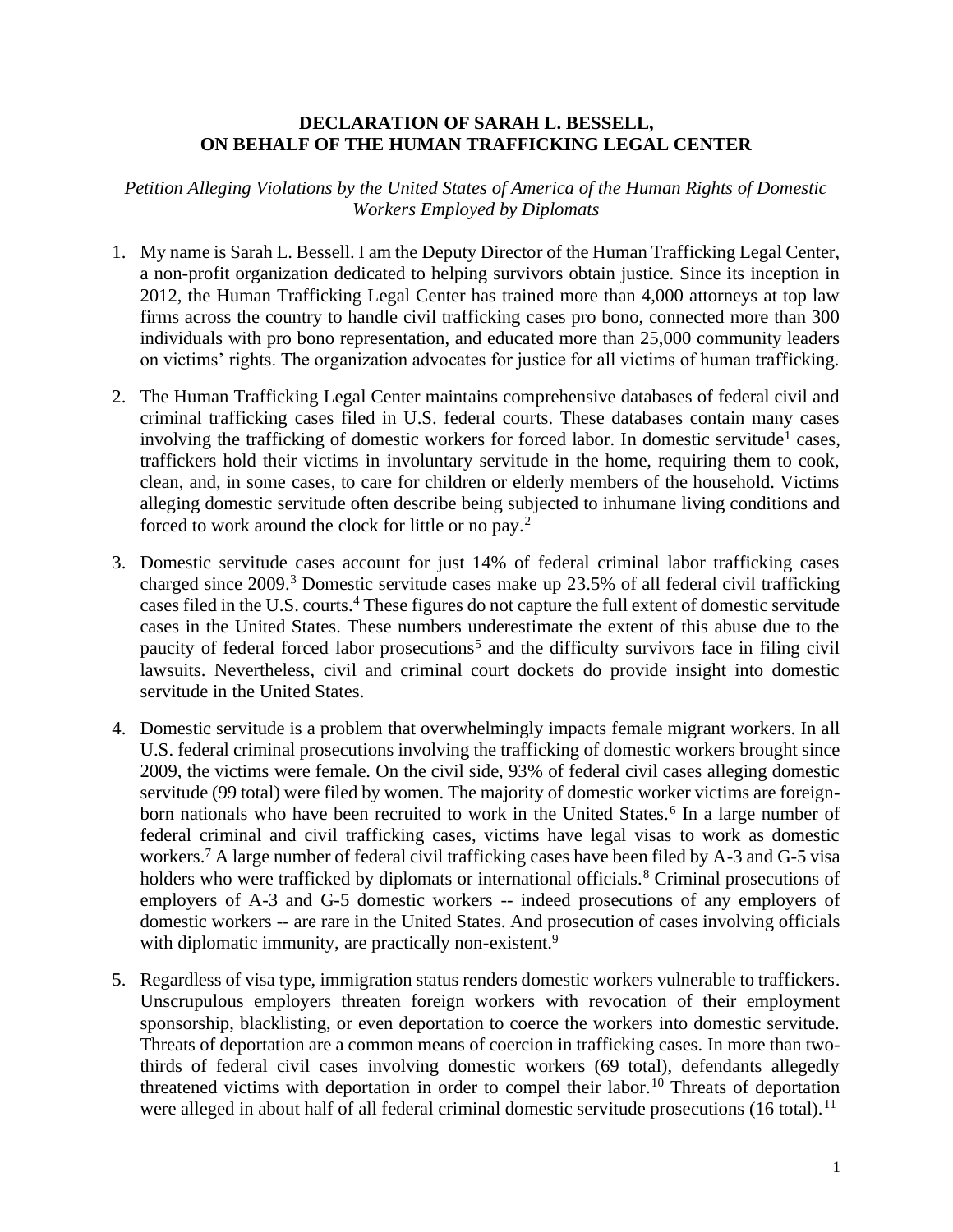- 6. Physical and sexual violence are common features in domestic servitude cases. More than 40% of federal civil domestic servitude cases (45 total) involved actual physical violence (27% or 29 cases)<sup>12</sup> or threats of violence (15% or 16 cases).<sup>13</sup> In federal criminal domestic servitude cases, the rate of violence or threats of violence was even higher. More than 60% of cases (22 total) involved actual violence (60% or 21 cases)<sup>14</sup> or threats of violence (3% or 1 case).<sup>15</sup> In Minnesota, an employer was sentenced to one year in prison after she pled guilty to holding a domestic worker in forced labor. In addition to forcing the domestic worker to work 18-hour days, the defendant subjected her to constant physical abuse, including punching, kicking, and tearing out the victim's hair.<sup>16</sup> In California, a couple was sentenced to over 15 years in prison for recruiting domestic workers from India and forcing them into domestic servitude. The couple physically abused their victims, in one incident slamming a victim's hands on a gas stove, causing her to suffer first and second degree burns.<sup>17</sup>
- 7. Sexual violence against domestic workers occurred in 16% of federal civil domestic servitude cases (18 total).<sup>18</sup> Again, the figure was higher in federal criminal cases, with  $40\%$  of prosecutions (14 total) alleging sexual violence.<sup>19</sup> Case dockets indicate that domestic workers are subjected to sexual harassment,<sup>20</sup> or forced to give sexual massages to male employers.<sup>21</sup> In more extreme cases, domestic workers were sexually assaulted or raped by their employers or male members of the household.
- 8. Many domestic workers are denied access to adequate medical care by their employertraffickers. This abuse was alleged in roughly half of federal civil domestic servitude cases<sup>22</sup>  $(52 \text{ cases})$  and in about a third of federal criminal prosecutions  $(12 \text{ cases})$ .<sup>23</sup> Some medical conditions may begin as minor issues, but become serious when left untreated. In a civil trafficking case brought in Washington, D.C., *Mazengo v. Mzengi*, a Tanzanian diplomat and his wife held a young woman in domestic servitude for four years, paying her nothing.<sup>24</sup> During this time, the victim suffered severe ingrown toenails that went untreated for years. She was unable to wear shoes or walk without pain. Traffickers finally allowed her to see a doctor; her condition required surgery to remove the ingrown toenails.<sup>25</sup> The doctor told the victim that if she had waited any longer to seek medical treatment she might have lost her toes.<sup>26</sup>
- 9. Severe medical conditions, left untreated, are sometimes a factor motivating an escape attempt. In *United States v. Al Homoud*, a case prosecuted in Texas, a Qatari military official and his spouse held two women in domestic servitude for eight months. One victim suffered excruciating pain, but was denied medical treatment. Eventually, she told the court, she felt that she had no choice but to run away and "beg for money for food and medicine." This victim was later diagnosed with cancer.<sup>27</sup> Domestic workers are also denied access to dental care. In *Lagasan v. Al-Ghasel*, a domestic worker experienced severe tooth pain but was not allowed to go to the dentist. Following her escape, the victim was required to have seven teeth pulled.<sup>28</sup>
- 10. In some cases, employers recruit domestic workers with promises of educational opportunities in the United States. The trafficker-employers then deny domestic workers' access to education. Approximately one in ten survivors in federal civil domestic servitude cases experienced limited access to education.<sup>29</sup> A quarter of victims in criminal prosecutions of the perpetrators experienced denial of education.<sup>30</sup> Victims have been promised and denied access to English classes,  $31$  nursing school,  $32$  and continuing or general education.  $33$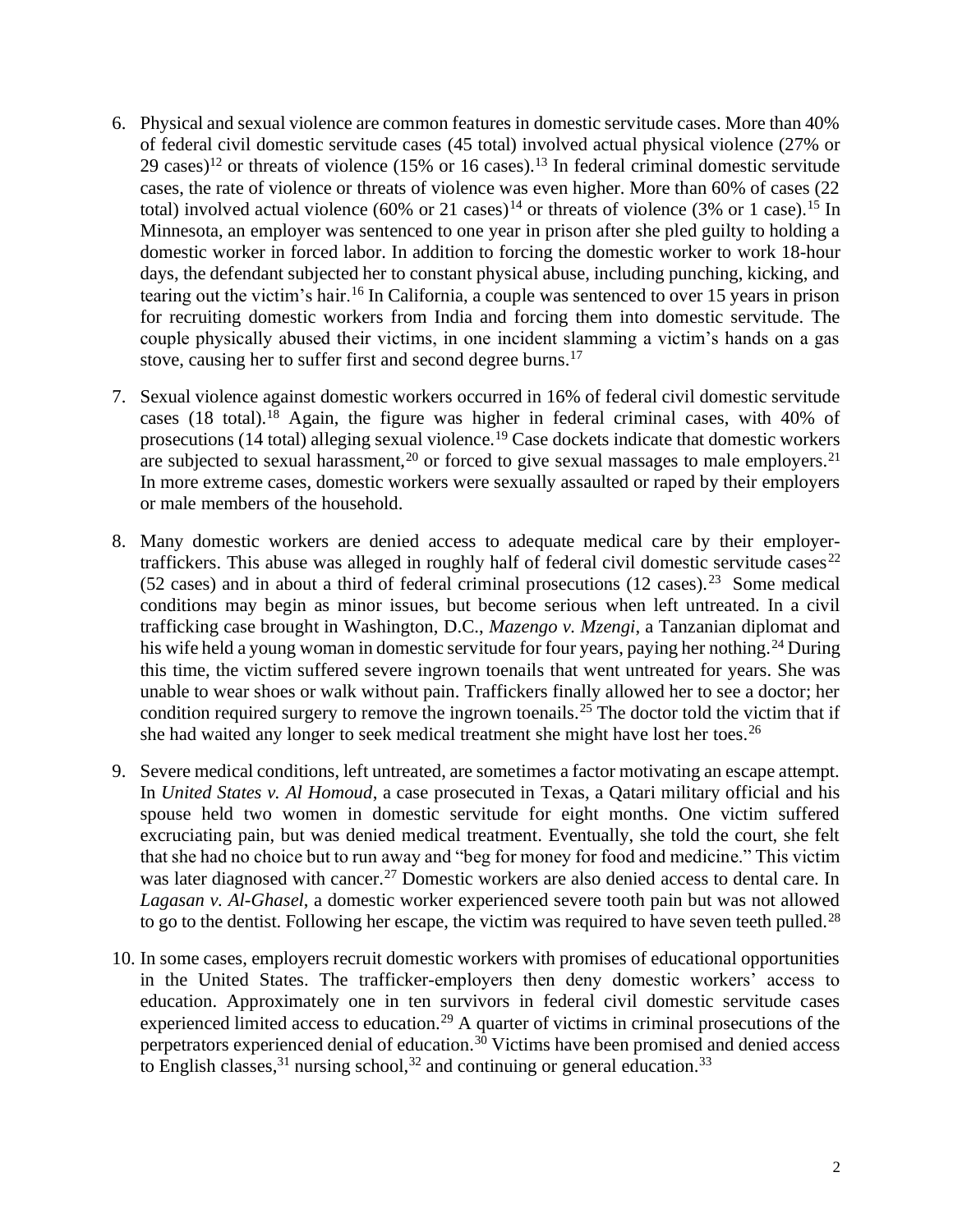- 11. Employers frequently create a climate of fear, causing domestic workers to remain in situations of forced labor or involuntary servitude due to fear of arrest or deportation. In *Cruz v. Maypa*, 34 for example, the court of appeals found that the defendants had held the victim as a virtual prisoner by "confiscat[ing] her passport, isolat[ing] her from other people, monitor[ing] her communications, and threaten[ing] that she would be imprisoned and deported if she tried to escape."35
- 12. These threats can continue even after a domestic worker escapes. More than a quarter of civil domestic servitude cases included allegations that employers used retaliatory or intimidationbased tactics to limit domestic workers' access to courts.<sup>36</sup> Similar attempts to limit access to courts occurred in about 15% of criminal cases.<sup>37</sup> In *Kiwanuka v. Bakilana*, <sup>38</sup> a domestic worker was allegedly trafficked from Tanzania on a G-5 visa by an employee of the World Bank. The employer promised that she could finish her studies in the United States.<sup>39</sup> Kiwanuka was able to escape with the help of the FBI. Federal authorities prosecuted Bakilana for lying to the FBI, ordering her to pay restitution of \$41,626.80 to Kiwanuka in back wages.<sup>40</sup> Defendants allegedly began searching for the victim, making inquiries about her location with her family back in Tanzania. Kiwanuka stated that she was fearful for her safety and forced to live in hiding. $41$
- 13. Criminal and civil court documents paint a picture of common elements of the abuse and exploitation of domestic workers. The data of the Human Trafficking Legal Center also illustrate that domestic workers often must resort to federal civil cases in order to have a day in court. Domestic servitude federal prosecutions overall are low: just 39 cases since 2009. In the same period, 2009 to January 2021, domestic workers brought 108 civil cases in the federal courts alleging forced labor and/or involuntary servitude. This failure to prosecute domestic servitude cases is simply part of a larger phenomenon in the United States: a failure to prosecute labor trafficking cases generally. In FY 2020, the U.S. Government prosecuted 210 human trafficking cases; only 14 of those cases were for labor trafficking.<sup>42</sup>
- 14. The subset of diplomatic/international organization domestic servitude cases paints an even more stark portrait of the de facto impunity that abusive employers enjoy in the United States. Since 2009, federal prosecutors have brought only 11 criminal cases against perpetrators alleged to have held A-3 or G-5 domestic worker visa-holders in forced labor. In contrast, domestic workers with A-3 and G-5 visas brought 38 civil cases against their employers in the same period.

I swear under penalty of perjury that the foregoing declaration is true and correct.

Sarah L. Bessell

March 1, 2021 Date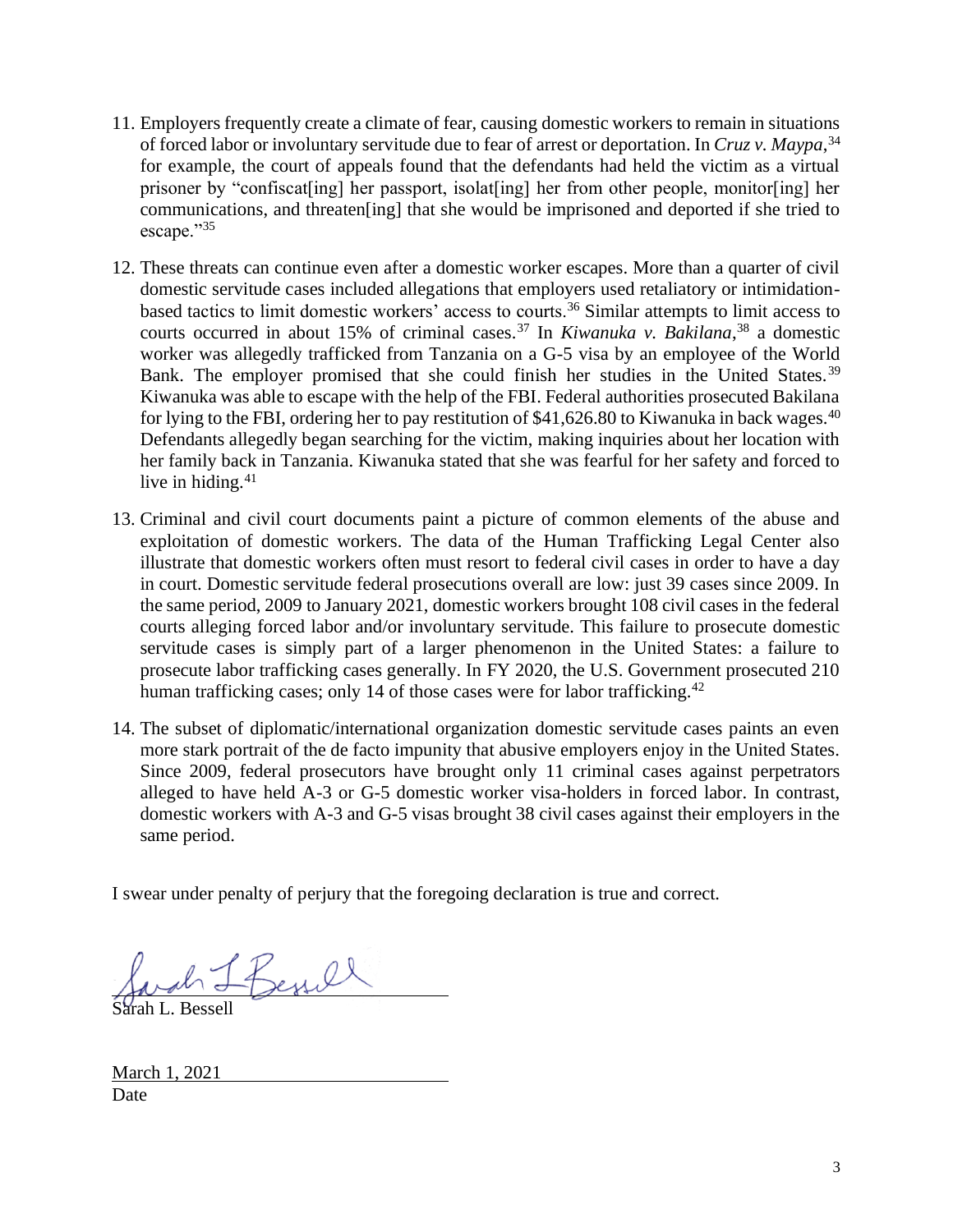<sup>3</sup> Since 2009, the U.S. government reports that it has filed 212 criminal labor trafficking cases in the federal courts. *See* U.S. Dep't of State, *Trafficking in Persons Report*, 2010 - 2020. For FY 2020 data, *see* U.S. Dep't of Justice, *Justice Department Recognizes the 10th Annual Human Trafficking Prevention Month* (Jan. 29, 2021),

https://www.justice.gov/opa/pr/justice-department-recognizes-10th-annual-human-trafficking-prevention-month. Of these, the Human Trafficking Legal Center has identified 39 cases of domestic servitude filed under federal trafficking laws found at Chapter 77 of Title 18 of the U.S. Code. Data on file with the Human Trafficking Legal Center.

<sup>4</sup> Since 2003, trafficking victims have filed 460 cases under the Trafficking Victims Protection Reauthorization Act's private right of action. Of those, 108 have been filed by victims of domestic servitude. Data on file with the Human Trafficking Legal Center.

<sup>5</sup> The U.S. government reports that it filed only 12 forced labor prosecutions in fiscal year 2019. *See* U.S. Dep't of State, *Trafficking in Persons Report*, 2020. Only 14 forced labor prosecutions were filed in fiscal year 2020. *See* U.S. Dep't of Justice, *Justice Department Recognizes the 10th Annual Human Trafficking Prevention Month* (Jan. 29, 2021), https://www.justice.gov/opa/pr/justice-department-recognizes-10th-annual-human-trafficking-preventionmonth.

<sup>6</sup> All federal civil domestic servitude lawsuits have been filed by foreign-born victims. Four criminal cases, stemming from three unique trafficking incidents, involved U.S. citizen victims. In two of those cases, the U.S. citizen victims had cognitive or developmental disabilities, *see* US v. Brown (Daniel), 1:13-cr-00341 (N.D.Oh.); US v. Callahan (Jordie) et al, 1:13-cr-00339 (N.D.Oh.); US v. Knope (Raylaine) et al, 2:18-cr-00160 (E.D.La.), while the third victim was a minor, *see* US v. Soe (Yan) et al, 1:09-cr-00031 (W.D.N.Y.).

<sup>7</sup> *See* Human Trafficking Legal Center, Federal and Criminal Civil Trafficking Cases Involving Legal Visas (2020), https://www.htlegalcenter.org/wp-content/uploads/Federal-Trafficking-Cases-Involving-Legal-Visas.pdf. <sup>8</sup> Thirty-eight civil trafficking lawsuits have been filed by A-3/G-5 domestic workers, equating to 35% of all domestic servitude civil cases filed in the U.S. federal courts. *See* Ayapponey v. Kunikiraman, 1:08-cv-04133 (N.D.Ill.); Baoanan v. Baja, 1:08-cv-05692 (S.D.N.Y.); Barjo v. Cherian, 8:18-cv-01587 (D.Md.); Bhardwaj v. Dayal, 1:11-cv-04170 (S.D.N.Y.); Butigan v. Al-Malki, 1:13-cv-00514 (E.D.Va.); Carazani v. Zegarra, 1:12-cv-00107 (D.D.C.); Chere v. Taye, 2:04-cv-06264 (D.N.J.); Cruz v. Maypa, 1:13-cv-00862 (E.D.Va.); Doe v. Amal, 1:12-cv-01359 (E.D.Va.); Doe v. Khobragade, 1:18-cv-11134 (S.D.N.Y.); Doe v. Penzato, 3:10-cv-05154 (N.D.Cal.); Doe v. Siddig, 1:10-cv-01256 (D.D.C.); Doe v. Zinsou, 1:19-cv-07025 (S.D.N.Y.); Elat v. Ngoubene, 8:11-cv-2931 (D.Md.); Gurung v. Malhotra, 1:10-cv-05086 (S.D.N.Y.); Hussain v. Shaukat, 1:16-cv-00322 (E.D.Va.); Jeganathan v. Krishnan, 1:16-cv-06784 (S.D.N.Y.); Judavar v. Al Mannai, 1:11-cv-00625 (D.D.C.); Kiwanuka v. Bakilana, 1:10-cv-01336 (D.D.C.); Kunamwene v. Mwoombola et al , 1:19-cv-01957 (D.D.C.); Laamime v. Abouzaid, 1:13-cv-00793 (E.D.Va.); Leo v. Al Naser, 1:08-cv-01263 (D.D.C.); Lipenga v. Kambalame, 8:14-cv-03980 (D.Md.); Maysaroh v. American Arab Communications, LLC, 1:13-cv-01743 (D.D.C.) (later 1:14 cv-00866 (E.D.Va.)); Mazengo v. Mzengi, 1:07-cv-00756 (D.D.C.); Nabong v. Paddayuman, 1:17-cv-00400 (D.D.C.); Oluoch v. Orina, 11-cv-3117 (S.D.N.Y.) (later 1:14-cv-421 (S.D.N.Y.)); Ouedraogo v. Bonkoungou, 1:15 cv-01345 (S.D.N.Y.); Pattaiso v. Alahmad, 1:14-cv-00041 (M.D.Pa.); Rana v. Islam, 1:14-cv-1993 (S.D.N.Y.); Rios Fun v. Pulgar, 2:13-cv-03679 (D.N.J.); Sabbithi v. Al Saleh, 1:07-cv-115 (D.D.C.); Sakala v. Milunga, 8:16-cv-00790 (D.Md.); Sulaiman v. Laram, 1:16-cv-08182 (S.D.N.Y.); Tamang v. Mehra, 1:17-cv-00370 (E.D.Va.); Tekle v. Al Saud, 1:18-cv-00211 (E.D.Va.); Villarreal v. Tenorio, 8:11-cv-2147 (D.Md.); Waru v. Madhvani, 1:05-cv-00662 (D.D.C.).

<sup>9</sup> The U.S. Department of State can request a waiver of immunity from a diplomat's host country, but as of 2016, this had only occurred two times in human trafficking cases. *See* United States v. Soborun, 2:12-mj-03121 (D.N.J.); United States v. Khobragade, 1:14-cr-00176 (S.D.N.Y.); Martina E. Vandenberg & Sarah Bessell, *Diplomatic Immunity and the Abuse of Domestic Workers: Criminal and Civil Remedies in the United States*, 26 DUKE J. COMP. & INT'L L. 595, 619 n.216 (2016); Martina E. Vandenberg, Opinion, *Diplomats Who Commit Domestic-Worker* 

<sup>&</sup>lt;sup>1</sup> "Domestic servitude" is a term of art synonymous with the forced labor and involuntary servitude of domestic workers. The U.S. Department of States defines domestic servitude as, "[i]nvoluntary domestic servitude is a form of human trafficking found in distinct circumstances—work in a private residence—that create unique vulnerabilities for victims." *See* U.S. Dep't of State, *What is Modern Slavery?*[, https://www.state.gov/what-is](https://www.state.gov/what-is-modern-slavery/#domestic)[modern-slavery/#domestic.](https://www.state.gov/what-is-modern-slavery/#domestic)

<sup>2</sup> *See e.g.* Report and Recommendation at 8, 9, *Lagasan v. Al-Ghasel*, 1:14-cv-01035 (E.D. Va. Feb. 18, 2015) (plaintiff forced to work up to 19 hours per day, seven days per week, cleaning, cooking, laundering, and caring for defendants' children, denied access to medical care, isolated from the outside world, and forced to sleep on a closet floor).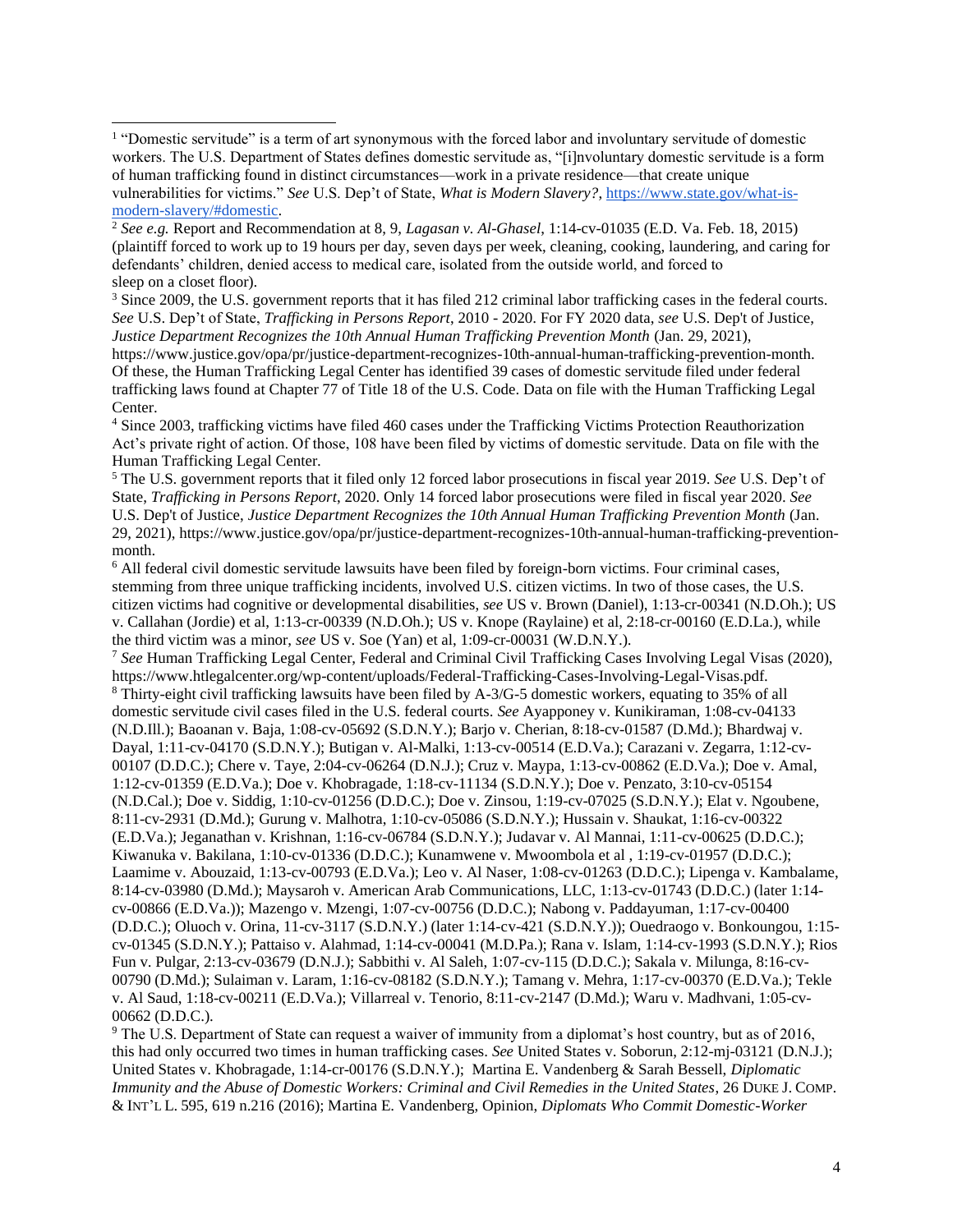*Crimes Shouldn't Get a Free Pass*, WASHINGTON POST (Jan. 1, 2014), https://www.washingtonpost.com/opinions/diplomats-who-commit-domestic-worker-crimes-shouldnt-get-a-freepass/2014/01/01/61b750b6-719d-11e3-9389-09ef9944065e\_story.html.

<sup>10</sup> *See* Ayapponey v. Kunikiraman, 1:08-cv-04133 (N.D.Ill.); C.G.B. v. Santa Lucia, 2:15-cv-03401 (D.N.J.); Daniel v. Madumere, 4:19-cv-01945 (S.D.Tex.); Mbome v. Njie, 4:18-cv-00597 (N.D.Tex.); Barjo v. Cherian, 8:18-cv-01587 (D.Md.); Bhardwaj v. Dayal, 1:11-cv-04170 (S.D.N.Y.); Butigan v. Al-Malki, 1:13-cv-00514 (E.D.Va.); Carazani v. Zegarra, 1:12-cv-00107 (D.D.C.); Dumapias v. Haybyrne, 1:20-cv-00297 (E.D.Va.); Chere v. Taye, 2:04-cv-06264 (D.N.J.); Cruz v. Maypa, 1:13-cv-00862 (E.D.Va.); Baxla v. Chaudhri, 1:16-cv-01218 (E.D.Va.); Doe v. Amal, 1:12-cv-01359 (E.D.Va.); Doe v. Howard, 1:11-cv-01105 (E.D.Va.); DSouza v. Lobo, 2:09-cv-00410 (E.D.N.Y.); Fernandes v. Hayes, 6:11-cv-00137 (W.D.Tex.); Woods v. Armand, 1:17-cv-02550 (E.D.N.Y.); Jose v. Joshua et al, 2:19-cv-04583 (E.D.N.Y.); Abafita v. Aldukhan, 1:16-cv-06072 (S.D.N.Y.); Doe v. Penzato, 3:10-cv-05154 (N.D.Cal.); Lagayan v. Odeh, 1:15-cv-01953 (D.D.C.); Hara v. Mak, 2:13-cv-02924 (E.D.N.Y.); Doe v. Zinsou, 1:19-cv-07025 (S.D.N.Y.); Midjan v. Chan, 3:07-cv-01977 (N.D.Cal.); Franco v. Diaz, 1:14-cv-1909 (E.D.N.Y.); Garcia v. Curtright, 6:11-cv-06407 (D.Or.); Gurung v. Malhotra, 1:10-cv-05086 (S.D.N.Y.); Lagasan v. Al-Ghasel, 1:14-cv-01035 (E.D.Va.); Hernandez v. Attisha, 3:09-cv-02257 (S.D.Cal.); Jeganathan v. Krishnan, 1:16-cv-06784 (S.D.N.Y.); Judavar v. Al Mannai, 1:11-cv-00625 (D.D.C.) Kiwanuka v. Bakilana, 1:10-cv-01336 (D.D.C.); Kunamwene v. Mwoombola et al , 1:19-cv-01957 (D.D.C.); Laamime v. Abouzaid, 1:13-cv-00793 (E.D.Va.); Blanco v. Perdomo, 1:13-cv-20374 (S.D.Fla.); Lama v. Malik, 2:13-cv-02846 (E.D.N.Y.); Lipenga v. Kambalame, 8:14-cv-03980 (D.Md.); Bibi v Shakil-v. Ur-Rahman et al., 1:20-cv-10478 (E.D.Va.); Oh v. Choi, 1:11-cv-03764 (E.D.N.Y.); Mazengo v. Mzengi, 1:07-cv-00756 (D.D.C.); Paucar v. Marquez, 13-cv-24067 (S.D.Fla.); Ramos v. Hoyle, 1:08-cv-21809 (S.D.Fla.); Mouloki v. Epee, 1:14-cv-05532 (N.D.Ill.); Nabong v. Paddayuman, 1:17-cv-00400 (D.D.C.); Ndukwe v. Ndukwe, 2:09-cv-06443 (D.N.J.); Oluoch v. Orina, 11-cv-3117 (S.D.N.Y.) (later: 1:14-cv-421 (S.D.N.Y.)); Bergado v. Velonza, 2:17-cv-09070 (C.D.Cal.); Bolocon v. Sermoneta, 1:16-cv-00521 (S.D.N.Y.); Ouedraogo v. Bonkoungou, 1:15-cv-01345 (S.D.N.Y.); Pattaiso v. Alahmad, 1:14-cv-00041 (M.D.Pa.); Ara v. Khan, 1:07-cv-1251 (E.D.N.Y.); Eusebio v. Assaf, 1:11-cv-00811 (N.D.Ill.); Martinez v. Calimlim, 2:08-cv-00810 (E.D.Wis.); Masangcay v. Kamenetskaya, 1:18-cv-03666 (E.D.N.Y.); Moratal v. Nolasco, 1:10-cv-06008 (E.D.N.Y.); Roncesvalles v. Gulec, 0:19-cv-60495 (S.D.Fla.); Suarez v. Scudder, 2:18-cv-05777 (E.D.N.Y.); Sabbithi v. Al Saleh, 1:07-cv-115 (D.D.C.); Sakala v. Milunga, 8:16-cv-00790 (D.Md.); Sulaiman v. Laram, 1:16-cv-08182 (S.D.N.Y.); Salgado v. Gunawardane, 2:04-cv-7378 (C.D.Cal.); Dlamini v. Babb, 1:13-cv-02699 (N.D.Ga.); Tekle v. Al Saud, 1:18-cv-00211 (E.D.Va.); Nassali v. Kamya 8:19-cv-02444 (D.Md.); Canal v. de la Rosa Dann, 09-cv-3366 (N.D.Cal.); Villarreal v. Tenorio, 8:11-cv-2147 (D.Md.); Mendoza v. Valdavia, 1:19 cv-08011 (N.D.Ill.); Waru v. Madhvani, 1:05-cv-00662 (D.D.C.); Mugambiwa v. Chiweshe, 1:17-cv-02541 (D.Md.).

<sup>11</sup> *See* US v. Albarghuthi (Huthaifa) et al, 3:10-cr-00339 (N.D.Tex.); US v. Aman (Zahida) et al, 3:19-cr-00085 (E.D.Va.); US v. Babb (Juna) et al, 1:09-cr-00520 (N.D.Ga.); US v. Bello (Bidemi), 1:10-cr-00397 (N.D.Ga.); US v. Ding (Fang Ping) et al, 4:09-cr-00573 (N.D.Cal.); US v. Edwards (Alfred) et al, 8:11-cr-00316 (D.Md.); US v. Homoud (Hassan) et al, 5:15-cr-00391 (W.D.Tex.); US v. Hunaity (Alia), 1:18-cr-00723 (D.N.J.); US v. Jensen (Donald) et al, 4:12-cr-00085 (S.D.Iowa); US v. Kartan (Satish) et al, 2:16-cr-00217 (E.D.Cal.); US v. Kenit (Edk) et al, 3:11-cr-05182 (W.D.Wash.); US v. Mondragon (Angel) et al, 2:15-cr-00386 (W.D.Wash.); US v. Murra (Olga), 4:16-cr-00078 (N.D.Tex.); US v. Nsobundu (Chudy) et al, 4:16-cr-00089 (S.D.Tex.); US v. Sihombing (Elina) et al, 2:11-cr-02237 (D.N.M.); US v. Tolan (Mervat) et al, 1:11-cr-00526 (E.D.Va.).

<sup>12</sup> *See* Edwards v. Edwards, 8:12-cv-03761 (D.Md.); Baoanan v. Baja, 1:08-cv-05692 (S.D.N.Y.); Balite v. Bishman, 6:11-cv-6252 (D.Or.); Mistry v. Udwadia, 5:12-cv-00034 (W.D.Ok.); Daniel v. Madumere, 4:19-cv-01945 (S.D.Tex.); Mbome v. Njie, 4:18-cv-00597 (N.D.Tex.); Doe v. Pletin, 2:18-cv-06974 (E.D.N.Y.); Guobadia v. Irowa, 2:12-cv-4042 (E.D.N.Y.); Brojer v. Kuriakose, 2:11-cv-03156 (E.D.N.Y.); Samirah v. Sabhnani, 2:08-cv-2970 (E.D.N.Y.); Chere v. Taye, 2:04-cv-06264 (D.N.J.); Meda v. Kogda, 1:17-cv-06853 (S.D.N.Y.); Woods v. Armand, 1:17-cv-02550 (E.D.N.Y.); Lagayan v. Odeh, 1:15-cv-01953 (D.D.C.); Doe v. Zinsou, 1:19-cv-07025 (S.D.N.Y.); Franco v. Diaz, 1:14-cv-1909 (E.D.N.Y.); Hussain v. Shaukat, 1:16-cv-00322 (E.D.Va.); Judavar v. Al Mannai, 1:11-cv-00625 (D.D.C.); Garnica v. Edwards, 1:13-cv-3943 (S.D.N.Y.); Leo v. Al Naser, 1:08-cv-01263 (D.D.C.); Oh v. Choi, 1:11-cv-03764 (E.D.N.Y.); Mazengo v. Mzengi, 1:07-cv-00756 (D.D.C.); Ara v. Khan, 1:07 cv-1251 (E.D.N.Y.); Rana v. Islam, 1:14-cv-1993 (S.D.N.Y.); Rong v. Hong Kong Entertainment, Ltd., 1:05-cv-48 (N.M.I.); Roe v. Howard, 1:16-cv-00562 (E.D.Va.); Sabbithi v.; Al Saleh, 1:07-cv-115 (D.D.C.); Velez v. Sanchez, 1:04-cv-04797 (E.D.N.Y.); Canal v. de la Rosa Dann, 09-cv-3366 (N.D.Cal.).

<sup>13</sup> *See* Arma v. Prakoso, 8:14-cv-03113 (D.Md.); Butigan v. Al-Malki, 1:13-cv-00514 (E.D.Va.); Dumapias v. Haybyrne, 1:20-cv-00297 (E.D.Va.); Doe v. Amal, 1:12-cv-01359 (E.D.Va.); Abafita v. Aldukhan, 1:16-cv-06072 (S.D.N.Y.); Doe v. Khobragade, 1:18-cv-11134 (S.D.N.Y.); Doe v. Penzato, 3:10-cv-05154 (N.D.Cal.); Elat v.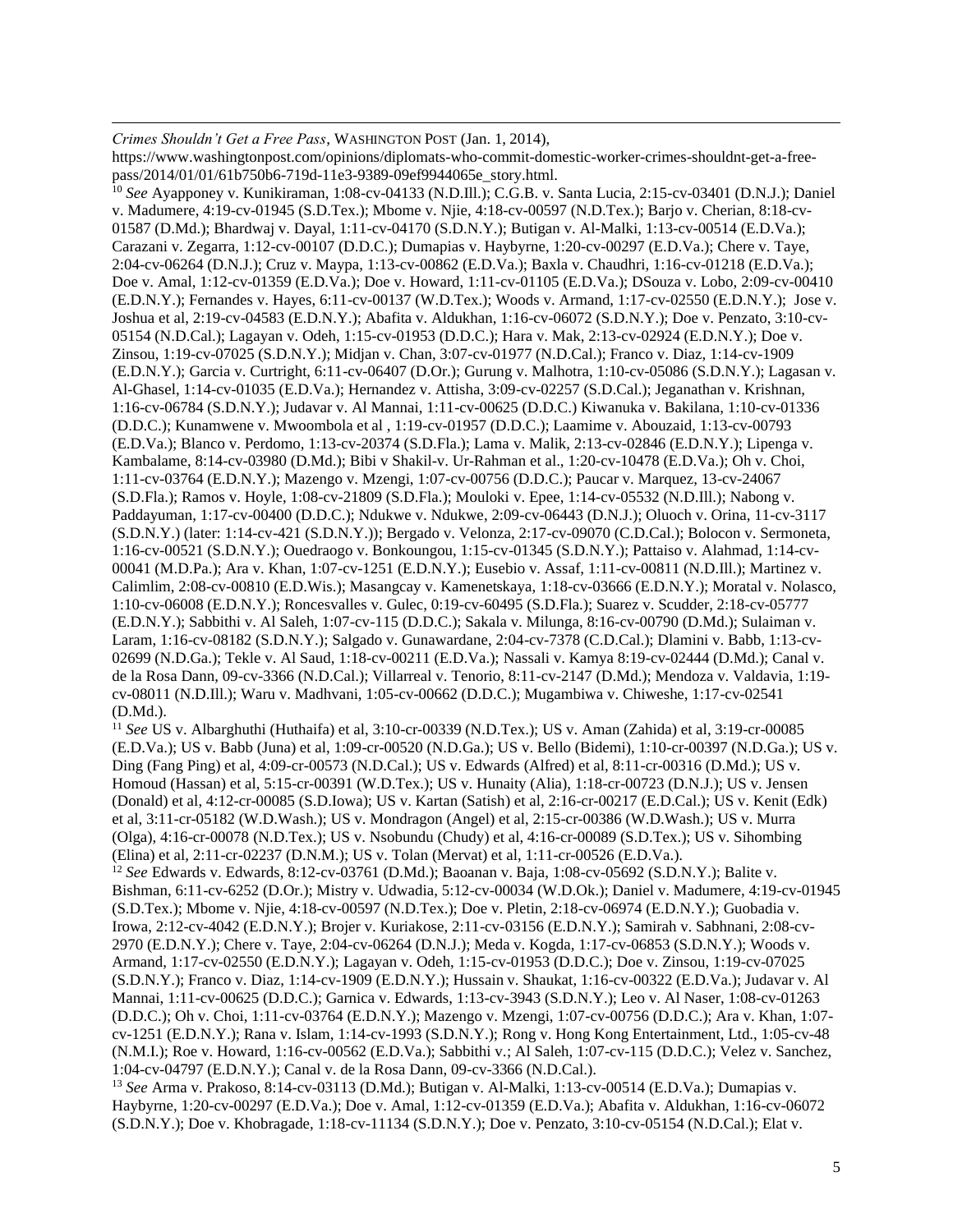Ngoubene, 8:11-cv-2931 (D.Md.); Gurung v. Malhotra, 1:10-cv-05086 (S.D.N.Y.); Lagasan v. Al-Ghasel, 1:14-cv-01035 (E.D.Va.); Laamime v. Abouzaid,, 1:13-cv-00793 (E.D.Va.); Mouloki v. Epee, 1:14-cv-05532 (N.D.Ill.); Oluoch v. Orina, 1:14-cv-421 (S.D.N.Y.) (prev: 11-cv-3117 (S.D.N.Y.)); Ouedraogo v. Bonkoungou, 1:15-cv-01345 (S.D.N.Y.); Pattaiso v. Alahmad, 1:14-cv-00041 (M.D.Pa.); Waru v. Madhvani, 1:05-cv-00662 (D.D.C.). <sup>14</sup> *See* US v. Ac-Salazar (Santos) et al, 1:20-cr-00700 (N.D.Ill.); US v. Albarghuthi (Huthaifa) et al, 3:10-cr-00339 (N.D.Tex.); US v. Avelenda (Jose), 2:11-cr-00949 (C.D.Cal.); US v. Bello (Bidemi), 1:10-cr-00397 (N.D.Ga.); US v. Brown (Daniel), 1:13-cr-00341 (N.D.Oh.); US v. Callahan (Jordie) et al, 1:13-cr-00339 (N.D.Oh.); US v. Cros-Toure (Denise) et al, 4:18-cr-00230 (N.D.Tex.); US v. Ding (Fang Ping) et al, 4:09-cr-00573 (N.D.Cal.); US v. Huang (Lili), 0:16-cr-00263 (D.Minn.); US v. Hunaity (Alia), 1:18-cr-00723 (D.N.J.); US v. Kartan (Satish) et al, 2:16-cr-00217 (E.D.Cal.); US v. Knope (Raylaine) et al, 2:18-cr-00160 (E.D.La.); US v. Majeed (Firas) et al, 3:16 cr-00819 (S.D.Cal.); US v. Mondragon (Angel) et al, 2:15-cr-00386 (W.D.Wash.); US v. Murra (Olga), 4:16-cr-00078 (N.D.Tex.); US v. Nsobundu (Chudy) et al, 4:16-cr-00089 (S.D.Tex.); US v. Paz-Rodriguez (Ronald) et al, 4:20-cr-00082 (N.D.Okla.); US v. Penzato (Giuseppe) et al, 3:12-cr-00089 (N.D.Cal.); US v. Sihombing (Elina) et al, 2:11-cr-02237 (D.N.M.); US v. Soe (Yan) et al, 1:09-cr-00031 (W.D.N.Y.); US v. Toviave (Jean Claude), 2:11 cr-20259 (E.D.Mich.).

<sup>15</sup> US v. Yannai (Joseph), 1:10-cr-00594 (E.D.N.Y.).

<sup>16</sup> *See* U.S. Dep't of Justice, *Woodbury Woman Sentenced To Prison In Labor Trafficking Case* (Aug. 24, 2017), https://www.justice.gov/usao-mn/pr/woodbury-woman-sentenced-prison-labor-trafficking-case.

<sup>17</sup> *See* U.S. Dep't of Justice, *Former Stockton Couple Convicted of Human Trafficking Charges Related to Forced Labor of Foreign Nationals* (Mar. 18, 2019)[, https://www.justice.gov/usao-edca/pr/former-stockton-couple](https://www.justice.gov/usao-edca/pr/former-stockton-couple-convicted-human-trafficking-charges-related-forced-labor-foreign)[convicted-human-trafficking-charges-related-forced-labor-foreign.](https://www.justice.gov/usao-edca/pr/former-stockton-couple-convicted-human-trafficking-charges-related-forced-labor-foreign) *See also* U.S. Dep't of Justice, *Husband Sentenced to over 15 Years in Prison for Human Trafficking Convictions Related to Forced Labor of Foreign Nationals* (Oct. 22, 2020),

https://www.justice.gov/usao-edca/pr/husband-sentenced-over-15-years-prison-human-trafficking-convictionsrelated-forced.

<sup>18</sup> *See* Arma v. Prakoso, 8:14-cv-03113 (D.Md.); Balite v. Bishman, 6:11-cv-6252 (D.Or.); Chere v. Taye, 2:04-cv-06264 (D.N.J.); Doe v. Amal, 1:12-cv-01359 (E.D.Va.); Doe v. Howard, 1:11-cv-01105 (E.D.Va.); Doe v. Penzato, 3:10-cv-05154 (N.D.Cal.); Doe v. Pletin, 2:18-cv-06974 (E.D.N.Y.); Doe v. Zinsou, 1:19-cv-07025 (S.D.N.Y.); Josenia Ferreyra Santos v. Villalona et al., 1:20-cv-05253 (S.D.N.Y.); Judavar v. Al Mannai, 1:11-cv-00625 (D.D.C.); Leo v. Al Naser, 1:08-cv-01263 (D.D.C.); Maysaroh v. American Arab Communications, LLC, 1:13-cv-01743 (D.D.C.) (later 1:14-cv-00866 (E.D.Va.)); Mistry v. Udwadia, 5:12-cv-00034 (W.D.Ok.); Nabong v. Paddayuman, 1:17-cv-00400 (D.D.C.); Ouedraogo v. Bonkoungou, 1:15-cv-01345 (S.D.N.Y.); Paucar v. Marquez, 13-cv-24067 (S.D.Fla.); Roe v. Howard, 1:16-cv-00562 (E.D.Va.); Woods v. Armand, 1:17-cv-02550 (E.D.N.Y.). <sup>19</sup> *See* US v. Albarghuthi (Huthaifa) et al, 3:10-cr-00339 (N.D.Tex.); US v. Andres (Javier) et al, 2:14-cr-01461 (D.Az.); US v. Avelenda (Jose), 2:11-cr-00949 (C.D.Cal.); US v. Brown (Daniel), 1:13-cr-00341 (N.D.Oh.); US v. Callahan (Jordie) et al, 1:13-cr-00339 (N.D.Oh.); US v. Jensen (Donald) et al, 4:12-cr-00085 (S.D.Iowa); US v. Kenit (Edk) et al, 3:11-cr-05182 (W.D.Wash.); US v. Mondragon (Angel) et al, 2:15-cr-00386 (W.D.Wash.); US v. Nnaji (Ngozi) et al, 4:09-cr-00172 (N.D.Tex.); US v. Penzato (Giuseppe) et al, 3:12-cr-00089 (N.D.Cal.); US v. Soe (Yan) et al, 1:09-cr-00031 (W.D.N.Y.); US v. Tolan (Mervat) et al, 1:11-cr-00526 (E.D.Va.); US v. Toviave (Jean Claude), 2:11-cr-20259 (E.D.Mich.); US v. Yannai (Joseph), 1:10-cr-00594 (E.D.N.Y.).

<sup>20</sup> Edwards v. Edwards, 8:12-cv-03761 (D.Md.); Maysaroh v. American Arab Communications, LLC, 1:13-cv-01743 (D.D.C.) (later 1:14-cv-00866 (E.D.Va.)); Chere v. Taye, 2:04-cv-06264 (D.N.J.).

<sup>21</sup> Balite v. Bishman, 6:11-cv-6252 (D.Or.); Chere v. Taye, 2:04-cv-06264 (D.N.J.); Lama v. Malik, 2:13-cv-02846 (E.D.N.Y.).

<sup>22</sup> *See* Abafita v. Aldukhan, 1:16-cv-06072 (S.D.N.Y.); Ara v. Khan, 1:07-cv-1251 (E.D.N.Y.); Avila v. Espinel, 1:19-cv-08385 (N.D.Ill.); Barjo v. Cherian, 8:18-cv-01587 (D.Md.); Bergado v. Velonza, 2:17-cv-09070 (C.D.Cal.); Bibi v Shakil-v. Ur-Rahman et al, 1:20-cv-10478 (E.D.Va.); Blanco v. Perdomo, 1:13-cv-20374 (S.D.Fla.); Brojer v. Kuriakose, 2:11-cv-03156 (E.D.N.Y.); C.G.B. v. Santa Lucia, 2:15-cv-03401 (D.N.J.); Carazani v. Zegarra, 1:12-cv-00107 (D.D.C.); Chere v. Taye, 2:04-cv-06264 (D.N.J.); Cruz v. Maypa, 1:13-cv-00862 (E.D.Va.);Doe v. Amal, 1:12-cv-01359 (E.D.Va.); Doe v. Howard, 1:11-cv-01105 (E.D.Va.); Doe v. Khobragade, 1:18-cv-11134 (S.D.N.Y.); Doe v. Siddig, 1:10-cv-01256 (D.D.C.); Doe v. Zinsou, 1:19-cv-07025 (S.D.N.Y.); Dumapias v. Haybyrne, 1:20-cv-00297 (E.D.Va.); Elat v. Ngoubene, 8:11-cv-2931 (D.Md.); Garnica v. Edwards, 1:13-cv-3943 (S.D.N.Y.); Guobadia v. Irowa, 2:12-cv-4042 (E.D.N.Y.); Hernandez v. Attisha, 3:09-cv-02257 (S.D.Cal.); Jose v. Joshua et al, 2:19-cv-04583 (E.D.N.Y.); Josenia Ferreyra Santos v. Villalona et al., 1:20-cv-05253 (S.D.N.Y.); Kiwanuka v. Bakilana, 1:10-cv-01336 (D.D.C.); Laamime v. Abouzaid, 1:13-cv-00793 (E.D.Va.); Lagasan v. Al-Ghasel, 1:14-cv-01035 (E.D.Va.); Leo v. Al Naser, 1:08-cv-01263 (D.D.C.); Lipenga v. Kambalame, 8:14-cv-03980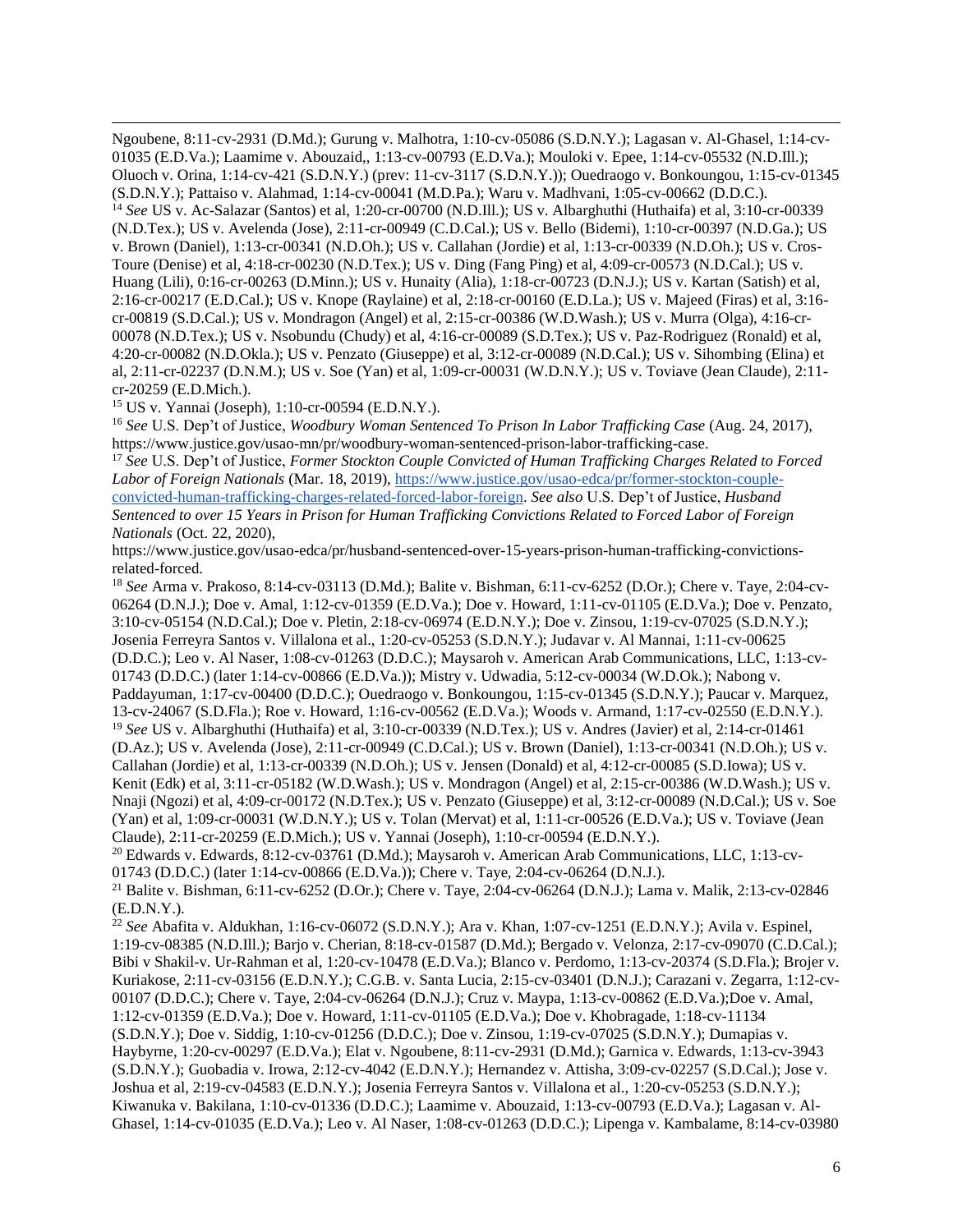(D.Md.); Martinez v. Calimlim, 2:08-cv-00810 (E.D.Wis.); Masangcay v.; Kamenetskaya, 1:18-cv-03666 (E.D.N.Y.); Mathai v. George, 1:13-cv-00997 (N.D.N.Y.); Maysaroh v. American Arab Communications, LLC, 1:13-cv-01743 (D.D.C.) (later 1:14-cv-00866 (E.D.Va.)); Mazengo v. Mzengi, 1:07-cv-00756 (D.D.C.); Mbome v. Njie, 4:18-cv-00597 (N.D.Tex.); Meda v. Kogda, 1:17-cv-06853 (S.D.N.Y.); Mistry v. Udwadia, 5:12-cv-00034 (W.D.Ok.); Mouloki v. Epee, 1:14-cv-05532 (N.D.Ill.); Mugambiwa v. Chiweshe, 1:17-cv-02541 (D.Md.); Munoz v. Rossi, 1:13-cv-00884 (D.D.C.); Oh v. Choi, 1:11-cv-03764 (E.D.N.Y.); Paucar v. Marquez, 13-cv-24067 (S.D.Fla.); Ramos v. Hoyle, 1:08-cv-21809 (S.D.Fla.); Rios Fun v. Pulgar, 2:13-cv-03679 (D.N.J.); Roncesvalles v. Gulec, 0:19-cv-60495 (S.D.Fla.); Sabbithi v. Al Saleh, 1:07-cv-115 (D.D.C.); Salgado v. Gunawardane, 2:04-cv-7378 (C.D.Cal.); Samirah v. Sabhnani, 2:08-cv-2970 (E.D.N.Y.); Sulaiman v. Laram, 1:16-cv-08182 (S.D.N.Y.); Sulastri v. Halsey, 2:12-cv-3538 (E.D.N.Y.); Tekle v. Al Saud, 1:18-cv-00211 (E.D.Va.); Woods v. Armand, 1:17 cv-02550 (E.D.N.Y.).

<sup>23</sup> *See* US v. Ac-Salazar (Santos) et al, 1:20-cr-00700 (N.D.Ill.); US v. Bello (Bidemi), 1:10-cr-00397 (N.D.Ga.); US v. Cros-Toure (Denise) et al, 4:18-cr-00230 (N.D.Tex.); US v. Hunaity (Alia), 1:18-cr-00723 (D.N.J.); US v. Kenit (Edk) et al, 3:11-cr-05182 (W.D.Wash.); US v. Mondragon (Angel) et al, 2:15-cr-00386 (W.D.Wash.); US v. Paz-Rodriguez (Ronald) et al, 4:20-cr-00082 (N.D.Okla.); US v. Sihombing (Elina) et al, 2:11-cr-02237 (D.N.M.); US v. Soe (Yan) et al, 1:09-cr-00031 (W.D.N.Y.).

 $24$  Report and Recommendation at 4, Mazengo v. Mzengi, No. 1:07-cv-00756 (D.D.C. Dec. 20, 2007).

<sup>25</sup> *Id.* at 5-6.

<sup>26</sup> *Id.* at 6.

<sup>27</sup> Transcript of Sentencing Hearing at 22-24, US v. Homoud, No. 15-cr-00391 (W.D. Tex. Feb. 9, 2016).

<sup>28</sup> Lagasan v. Al-Ghasel, 1:14-cv-01035 (E.D.Va.).

<sup>29</sup> *See* Chigangu v. NDusha, 5:14-cv-00062 (E.D.Ky.); Doe v. Siddig, 1:10-cv-01256 (D.D.C.); Elat v. Ngoubene, 8:11-cv-2931 (D.Md.); Guobadia v. Irowa, 2:12-cv-4042 (E.D.N.Y.); Kiwanuka v. Bakilana, 1:10-cv-01336 (D.D.C.); Lipenga v. Kambalame, 8:14-cv-03980 (D.Md.); Mistry v. Udwadia, 5:12-cv-00034 (W.D.Ok.); Mugambiwa v. Chiweshe, 1:17-cv-02541 (D.Md.); Ouedraogo v. Bonkoungou, 1:15-cv-01345 (S.D.N.Y.); Velez v. Sanchez, 1:04-cv-04797 (E.D.N.Y.); Woods v. Armand, 1:17-cv-02550 (E.D.N.Y.).

<sup>30</sup> *See* US v. Ac-Salazar (Santos) et al, 1:20-cr-00700 (N.D.Ill.); US v. Bello (Bidemi), 1:10-cr-00397 (N.D.Ga.); US v. Cros-Toure (Denise) et al, 4:18-cr-00230 (N.D.Tex.); US v. Hunaity (Alia), 1:18-cr-00723 (D.N.J.); US v. Kenit (Edk) et al, 3:11-cr-05182 (W.D.Wash.); US v. Mondragon (Angel) et al, 2:15-cr-00386 (W.D.Wash.); US v. Paz-Rodriguez (Ronald) et al, 4:20-cr-00082 (N.D.Okla.); US v. Sihombing (Elina) et al, 2:11-cr-02237 (D.N.M.); US v. Soe (Yan) et al, 1:09-cr-00031 (W.D.N.Y.).

<sup>31</sup> Chigangu v. NDusha, 5:14-cv-00062 (E.D.Ky.).

<sup>32</sup> Mugambiwa v. Chiweshe, 1:17-cv-02541 (D.Md.).

<sup>33</sup> Doe v. Siddig, 1:10-cv-01256 (D.D.C.); Guobadia v. Irowa, 2:12-cv-4042 (E.D.N.Y.); Kiwanuka v. Bakilana, 1:10-cv-01336 (D.D.C.); Lipenga v. Kambalame, 8:14-cv-03980 (D.Md.); Ouedraogo v. Bonkoungou, 1:15-cv-01345 (S.D.N.Y.); Mistry v. Udwadia, 5:12-cv-00034 (W.D.Ok.); Velez v. Sanchez, 1:04-cv-04797 (E.D.N.Y.); Woods v. Armand, 1:17-cv-02550 (E.D.N.Y.).

<sup>34</sup> 773 F.3d 138 (4th Cir. 2014)

<sup>35</sup> *Id.* at 145–46.

<sup>36</sup> *See* Abafita v. Aldukhan, 1:16-cv-06072 (S.D.N.Y.); Arma v. Prakoso, 8:14-cv-03113 (D.Md.); Bibi v Shakil-v. Ur-Rahman et al , 1:20-cv-10478 (E.D.Va.); Bonilla v. Buch, 1:18-cv-02092 (D.Colo.); Butigan v. Al-Malki, 1:13 cv-00514 (E.D.Va.); Chere v. Taye, 2:04-cv-06264 (D.N.J.); Chigangu v. NDusha, 5:14-cv-00062 (E.D.Ky.); Cruz v. Toliver, 5:04-cv-231 (W.D.Ky.); Doe v. Amal, 1:12-cv-01359 (E.D.Va.); Doe v. Howard, 1:11-cv-01105 (E.D.Va.); Doe v. Pletin, 2:18-cv-06974 (E.D.N.Y.); Doe v. Siddig, 1:10-cv-01256 (D.D.C.); Dumapias v. Haybyrne, 1:20-cv-00297 (E.D.Va.); Elat v. Ngoubene, 8:11-cv-2931 (D.Md.); Franco v. Diaz, 1:14-cv-1909 (E.D.N.Y.); Hara v. Mak, 2:13-cv-02924 (E.D.N.Y.); Josenia Ferreyra Santos v. Villalona et al., 1:20-cv-05253 (S.D.N.Y.); Kiwanuka v. Bakilana, 1:10-cv-01336 (D.D.C.); Kunamwene v. Mwoombola et al , 1:19-cv-01957 (D.D.C.); Lagayan v. Odeh, 1:15-cv-01953 (D.D.C.); Lipenga v. Kambalame, 8:14-cv-03980 (D.Md.); Mathai v. George, 1:13-cv-00997 (N.D.N.Y.); Mouloki v. Epee, 1:14-cv-05532 (N.D.Ill.); Nassali v. Kamya, 8:19-cv-02444 (D.Md.); Oluoch v. Orina, 1:14-cv-421 (S.D.N.Y.) (prev: 11-cv-3117 (S.D.N.Y.)); Rios Fun v. Pulgar, 2:13-cv-03679 (D.N.J.); Roe v. Howard, 1:16-cv-00562 (E.D.Va.); Sabbithi v. Al Saleh, 1:07-cv-115 (D.D.C.); Sulaiman v. Laram, 1:16-cv-08182 (S.D.N.Y.); Velez v. Sanchez, 1:04-cv-04797 (E.D.N.Y.).

<sup>37</sup> *See* US v. Edwards (Alfred) et al, 8:11-cr-00316 (D.Md.); US v. Kenit (Edk) et al, 3:11-cr-05182 (W.D.Wash.); US v. Nsobundu (Chudy) et al, 4:16-cr-00089 (S.D.Tex.); US v. Penzato (Giuseppe) et al, 3:12-cr-00089 (N.D.Cal.); US v. Sihombing (Elina) et al, 2:11-cr-02237 (D.N.M.).

<sup>38</sup> Complaint at 17, Kiwanuka v. Bakilana, 1:10-cv-01336 (D.D.C. Aug. 9, 2010).